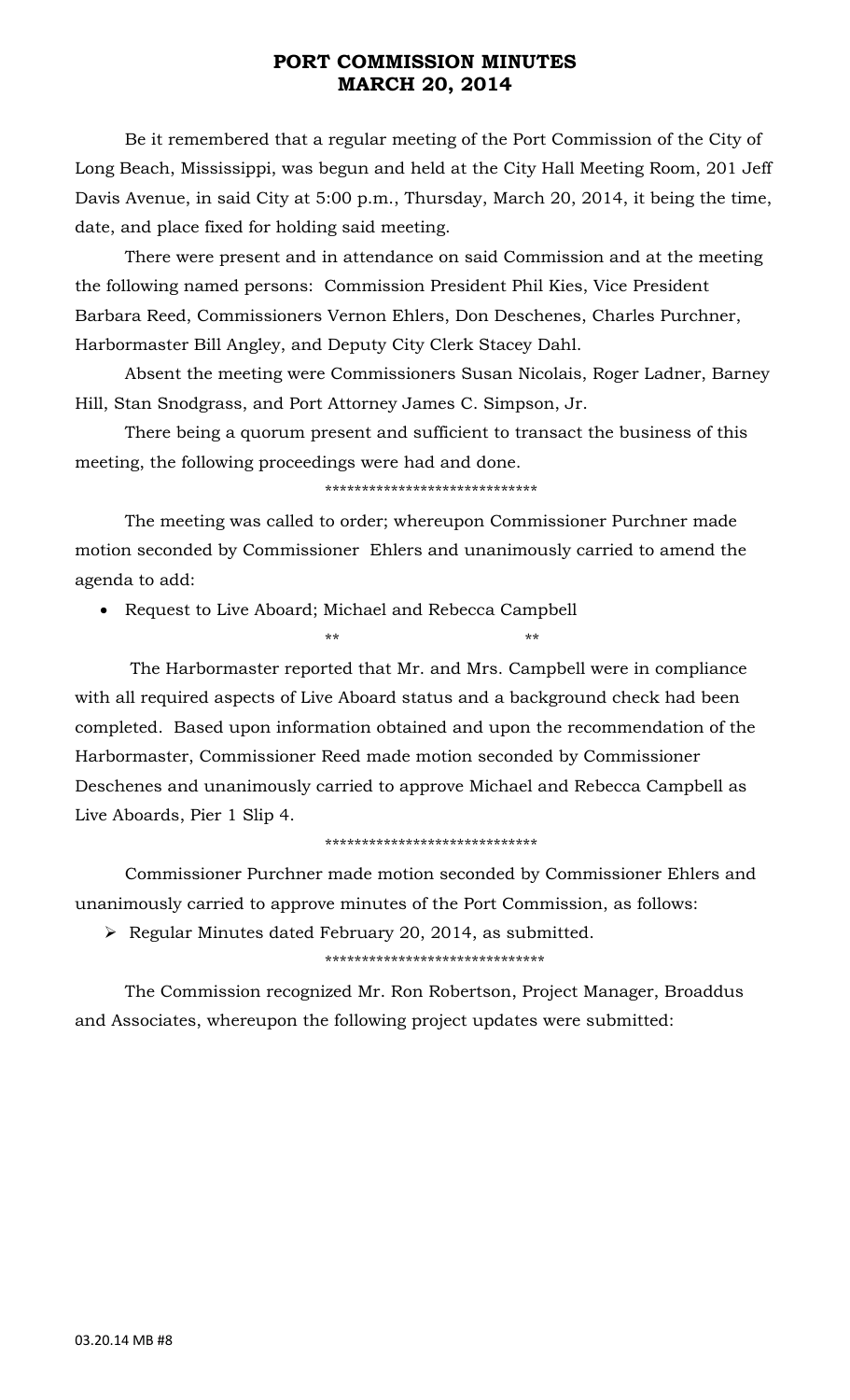

Long Beach Port Commission Phil Kies. President

March 20, 2014

#### RE: Project Updates:

- 1. CIAP-Harbor Master Plan. USACE continues their review process of permit request. Request for Time Extension for this project to December 31, 2015 has been approved. Design and development of bid packages for improvement projects are in progress.
- 2. Bulkhead Project AGR Engineering is working on design and bid package for improvements along the new bulkhead.
- 3. Isaac Repairs. Status on the harbor projects related to hurricane Isaac: Work on replacement of the north launch ramp pier/fueling station, Rip-Rap and Dredging will begin when permit is approved. Construction work is 60% complete on paving/sidewalks.

Please contact me at your convenience with any questions.

**Best Regards,** 

Q. E. Robertson

 $**$  \*\* \*\* \*\*

 There was no action required or taken regarding the aforesaid report. \*\*\*\*\*\*\*\*\*\*\*\*\*\*\*\*\*\*\*\*\*\*\*\*\*\*\*\*\*

 There came on for discussion transient fees at the Long Beach Harbor. After considerable discussion, Commissioner Ehlers made motion seconded by Commissioner Reed and unanimously carried to amend 1. BERTHING AND FEES, F. Daily Rate of the current Berthing Agreement to read as follows: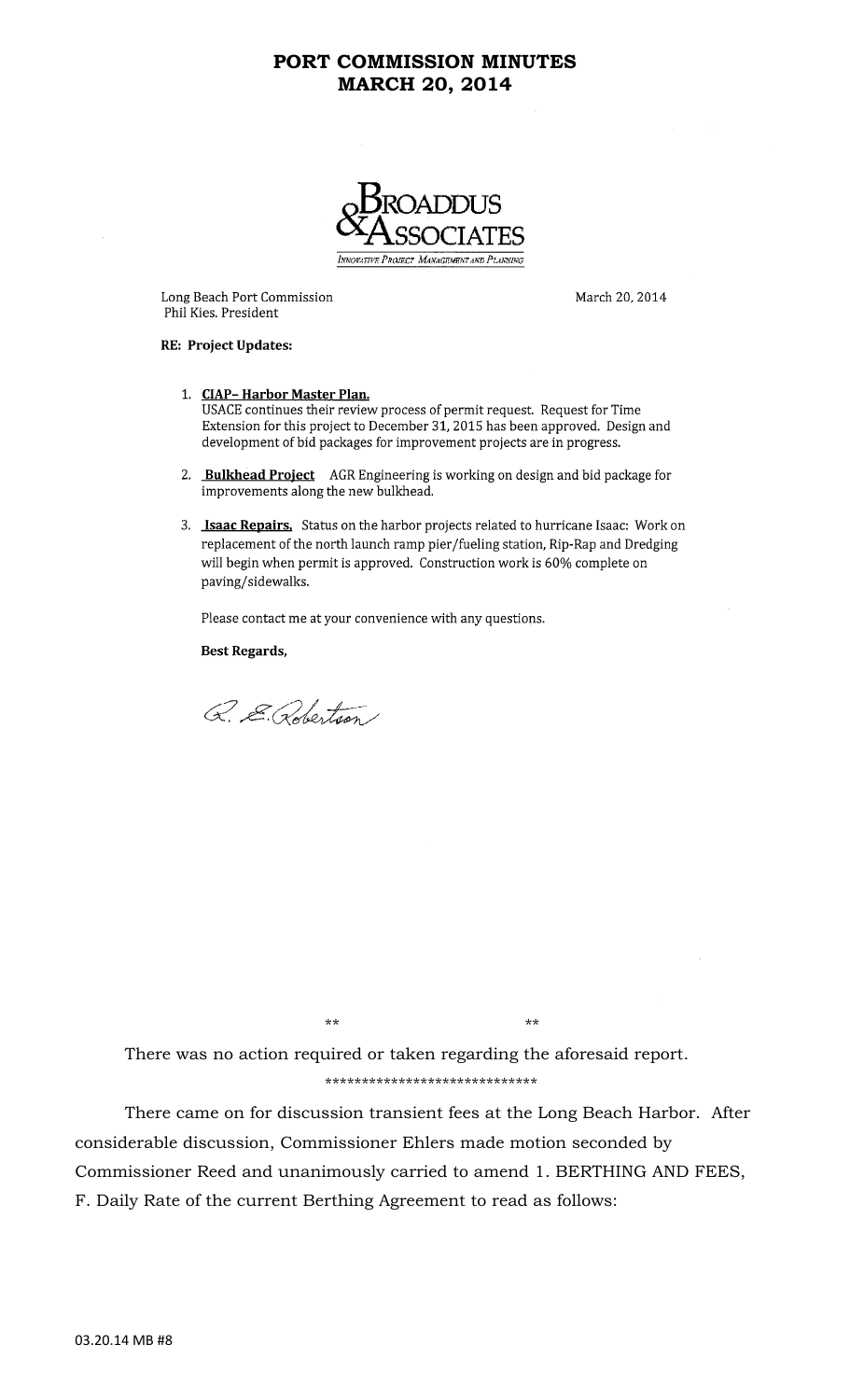- 1. BERTHING AND FEES: Boat Owner shall pay to Commission and/or it's duly appointed representative for the use of the above described slip together with utilities and air conditioning charge(s) as required as provided herein and a limited license to use the adjacent areas herein provided as follows, to-wit:
- A. Mississippi Residents: Rent to be calculated at the rate of \$\_4.20 per linear foot of the above described vessel.
- B. Harrison County Residents: Rent to be calculated at the rate of \$\_3.50 per linear foot of the above described vessel.
- C. Out of State Residents: Rent to be calculated at the rate of \$ 6.30 per linear foot of the above described vessel.
- D. Air-conditioning: Any vessel that has an air-conditioner shall be charged an additional sum of \$\_15.00 \_\_\_ per month for each air conditioning unit aboard.
- E. Utility Fee: Boat Owners shall pay the sum of \$ 20.00 per month for costs of utilities.
- F. Daily Rate: Boat Owners who rent a slip on a daily basis shall pay the sum of  $$1.00$ per foot of boat length per day through day 5. Day 6 through day 15, Boat Owner shall pay 1/2 of the rent based on the aforesaid A. - E. Boat Owners exceeding 15 days shall pay a monthly rate as calculated on the aforesaid  $A - E$ . Space and Slip availability is at the sole discretion of the Harbor Master.

The monthly lease rate for the above described vessel based upon the information provided by Boat Owner shall be payable in advance on or before the first day of each and every month hereafter, The first month rent shall be pro-rated. In the event the Boat Owner elects to pay his month-to-month lease rate annually in advance, the Boat Owner will receive a ten percent (10%) discount for said yearly rate, payment to be nonrefundable. The above described [payments (i.e., daily, monthly, yearly, etc.) shall be payable in advance at the Long Beach City Hall, Jeff Davis Ave. Long Beach, Mississippi, on or before the first day of each and every advance.

2. Non-Payment and /or late payment: A charge of 10% of the monthly rent shall be added to any bill for monthly rent and fees not paid on or before the 15<sup>th</sup> of the month for which same is due and payable. In the event that the rent and other charges are not paid on or before the date such charges become due and payable, the Boat Owner shall be subject to having his vessel seized and sold according to the lien imposed by general maritime law and/or Section 85-7-9, Mississippi Code et. seq. Further, Boat Owner is hereby advised pursuant to the above referenced State Statute that "such lien shall be paramount to all other debts due and owing by such water craft or the owner thereof or other lien thereon, except as provided by section 85-7-7, Mississippi Code of 1972, annotated and amended. Further, and by mutual agreement Boat Owner shall be responsible for and pay a reasonable attorneys fee deemed to be at least \$400.00 or 25% of the total sum due and owing, which ever shall be greater if found to be in violation of any provision hereof and said matter is turned over to an attorney. Further, Boat Owner agrees that in the event that Boat Owner becomes delinquent in the payment of any sums owed Commission, that Commission and/or its duly appointed Harbor Master may use any reasonable method available included, but not limited to, chaining the vessel to the dock, removing the vessel to a secure storage facility or blocking the vessel in its berth, to impose its lien against the vessel itself. That Boat Owner specifically agrees and understands that some damage

 $\mathfrak{p}$ 

#### \*\*\*\*\*\*\*\*\*\*\*\*\*\*\*\*\*\*\*\*\*\*\*\*\*\*\*\*\*

 There came on for discussion the Flood Insurance Policy for the Long Beach Harbor Master's Building as was previously addressed at the March 18, 2014, meeting of the Mayor and Board of Aldermen. Initial Flood Insurance Renewal Invoice and Quotes increasing the Deductibles are as follows: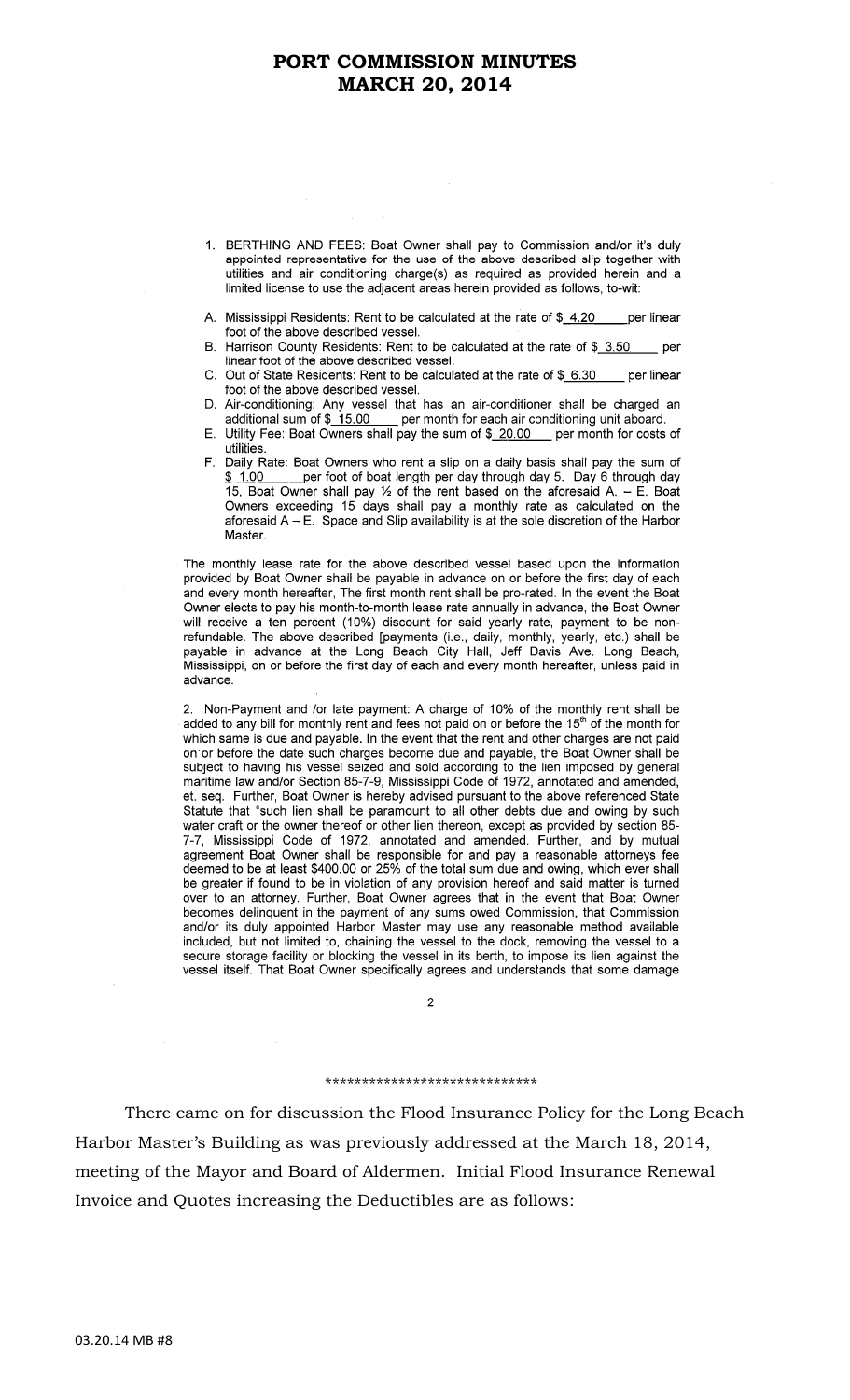| American Bankers Insurance Company Of Florida                                                                           |                                      |                                                                                                                               |                                        |               |                                                                                                                                                                 |                                                       |                               |  |  |
|-------------------------------------------------------------------------------------------------------------------------|--------------------------------------|-------------------------------------------------------------------------------------------------------------------------------|----------------------------------------|---------------|-----------------------------------------------------------------------------------------------------------------------------------------------------------------|-------------------------------------------------------|-------------------------------|--|--|
| <b>Flood Insurance Renewal Invoice</b>                                                                                  |                                      |                                                                                                                               |                                        |               |                                                                                                                                                                 |                                                       |                               |  |  |
| THIS FLOOD INSURANCE POLICY EXPIRES AT 12:01 A.M. ON: 3/23/2014                                                         |                                      |                                                                                                                               |                                        |               |                                                                                                                                                                 |                                                       |                               |  |  |
|                                                                                                                         |                                      | Agency $#$ :                                                                                                                  | 0259304                                |               | Policy #: AB00136413                                                                                                                                            |                                                       |                               |  |  |
| ASSURANT<br>Specialty<br>Property"                                                                                      |                                      |                                                                                                                               |                                        |               | <b>INSURED PROPERTY LOCATION:</b><br>W SIDE OF CLEVELAND AVE,<br>SOUTH OF US HWY 90<br>LONG BEACH MS<br>39560                                                   |                                                       |                               |  |  |
|                                                                                                                         | PAYOR IS: INSURED                    |                                                                                                                               |                                        |               | DATE ISSUED: $2/06/2014$                                                                                                                                        |                                                       |                               |  |  |
| PAYOR NAME & MAILING ADDRESS<br>CITY OF LONG BEACH<br>HARBOR MASTERS BLDG<br>P O BOX 929<br>LONG BEACH MS<br>39560-0929 |                                      |                                                                                                                               |                                        |               | AGENT/BROKER NAME & MAILING ADDRESS<br>BROWN & BROWN OF MISSISSIPPI<br>LLC<br>14110 AIRPORT RD SUITE 200<br>GULFPORT MS<br>39503<br> 冨 D<br>$(228)$ $64$ ASPPRO |                                                       |                               |  |  |
|                                                                                                                         |                                      |                                                                                                                               |                                        |               |                                                                                                                                                                 |                                                       |                               |  |  |
|                                                                                                                         | Special Instructions:                |                                                                                                                               |                                        |               |                                                                                                                                                                 | MAR 19 2014                                           |                               |  |  |
|                                                                                                                         |                                      | * PREMIUM INCLUDES CRS DISCOUNT*                                                                                              |                                        |               |                                                                                                                                                                 |                                                       |                               |  |  |
|                                                                                                                         |                                      | SEE REVERSE SIDE OF BILL FOR IMPORTANT MESSAGES                                                                               |                                        |               | BY                                                                                                                                                              |                                                       |                               |  |  |
| <b>OPTION</b>                                                                                                           |                                      | <b>CURRENT COVERAGE</b>                                                                                                       |                                        | <b>OPTION</b> |                                                                                                                                                                 | <b>INCREASED COVERAGE</b>                             |                               |  |  |
|                                                                                                                         | COVERAGE                             | DEDUCTIBLE                                                                                                                    | PREMIUM                                |               | COVERAGE                                                                                                                                                        | <b>DEDUCTIBLE</b>                                     | PREMIUM                       |  |  |
| Ä                                                                                                                       | Building<br>500,000                  | <b>Building</b><br>1,000                                                                                                      | 1Yr<br>\$20,914.00                     | Ë             | <b>Building</b><br>500,000                                                                                                                                      | Building<br>1,000                                     | 1 Yr<br>\$20,957.00           |  |  |
|                                                                                                                         | Contents<br>50,000                   | Contents<br>1,000                                                                                                             | 3Yr<br>* NOT *<br>AVAILABLE            |               | Contents<br>52,500                                                                                                                                              | Contents<br>1,000                                     | 3Yr<br>* NOT $*$<br>AVAILABLE |  |  |
|                                                                                                                         |                                      | MAXIMUM COVERAGE AVAILABLE THROUGH<br>THE NATIONAL FLOOD INSURANCE PROGRAM.                                                   | <b>BUILDING:</b>                       |               | 500,000                                                                                                                                                         | 500,000<br>CONTENTS:                                  |                               |  |  |
| PAYOR'S COPY<br><b>RETAIN TOP PORTION FOR YOUR RECORDS</b><br><b>DETACH HERE</b><br><b>DETACH HERE</b>                  |                                      |                                                                                                                               |                                        |               |                                                                                                                                                                 |                                                       |                               |  |  |
|                                                                                                                         |                                      |                                                                                                                               | <b>Flood Insurance Renewal Invoice</b> |               |                                                                                                                                                                 |                                                       |                               |  |  |
|                                                                                                                         | POLICY#: AB00136413                  | LOAN#                                                                                                                         |                                        |               | EXPIRATION DATE: 3/23/2014                                                                                                                                      |                                                       | DATE ISSUED: 2/06/2014        |  |  |
|                                                                                                                         | OPTION A                             |                                                                                                                               | COVERAGE                               |               | OPTION B                                                                                                                                                        |                                                       | COVERAGE                      |  |  |
| ONE YEAR:<br>THREE YEAR:                                                                                                | \$20,914.00                          | Bldg<br>Cont<br>N/A<br>Check desired coverage & return bottom section of notice<br>with check or money order made payable to: | 500,000<br>50,000                      | ONE YEAR:     | \$20,957.00<br>THREE YEAR:                                                                                                                                      | Bldg<br>N/A<br>Cont<br>INSURED NAME & MAILING ADDRESS | 500,000<br>52,500             |  |  |
|                                                                                                                         | P.O. BOX 29861<br>DEPT. ABIC - 10111 | AMERICAN BANKERS INS. CO. OF FL                                                                                               |                                        |               | CITY OF LONG BEACH<br>HARBOR MASTERS BLDG<br>P O BOX 929                                                                                                        |                                                       |                               |  |  |
| LONG BEACH MS<br>PHOENIX, AZ 85038-9861<br>39560-0929                                                                   |                                      |                                                                                                                               |                                        |               |                                                                                                                                                                 |                                                       |                               |  |  |
|                                                                                                                         |                                      | <b>RETURN WITH PAYMENT</b>                                                                                                    |                                        |               |                                                                                                                                                                 | DO NOT FOLD, STAPLE, OR WRITE BELOW THIS LINE         |                               |  |  |
|                                                                                                                         |                                      |                                                                                                                               |                                        |               |                                                                                                                                                                 |                                                       |                               |  |  |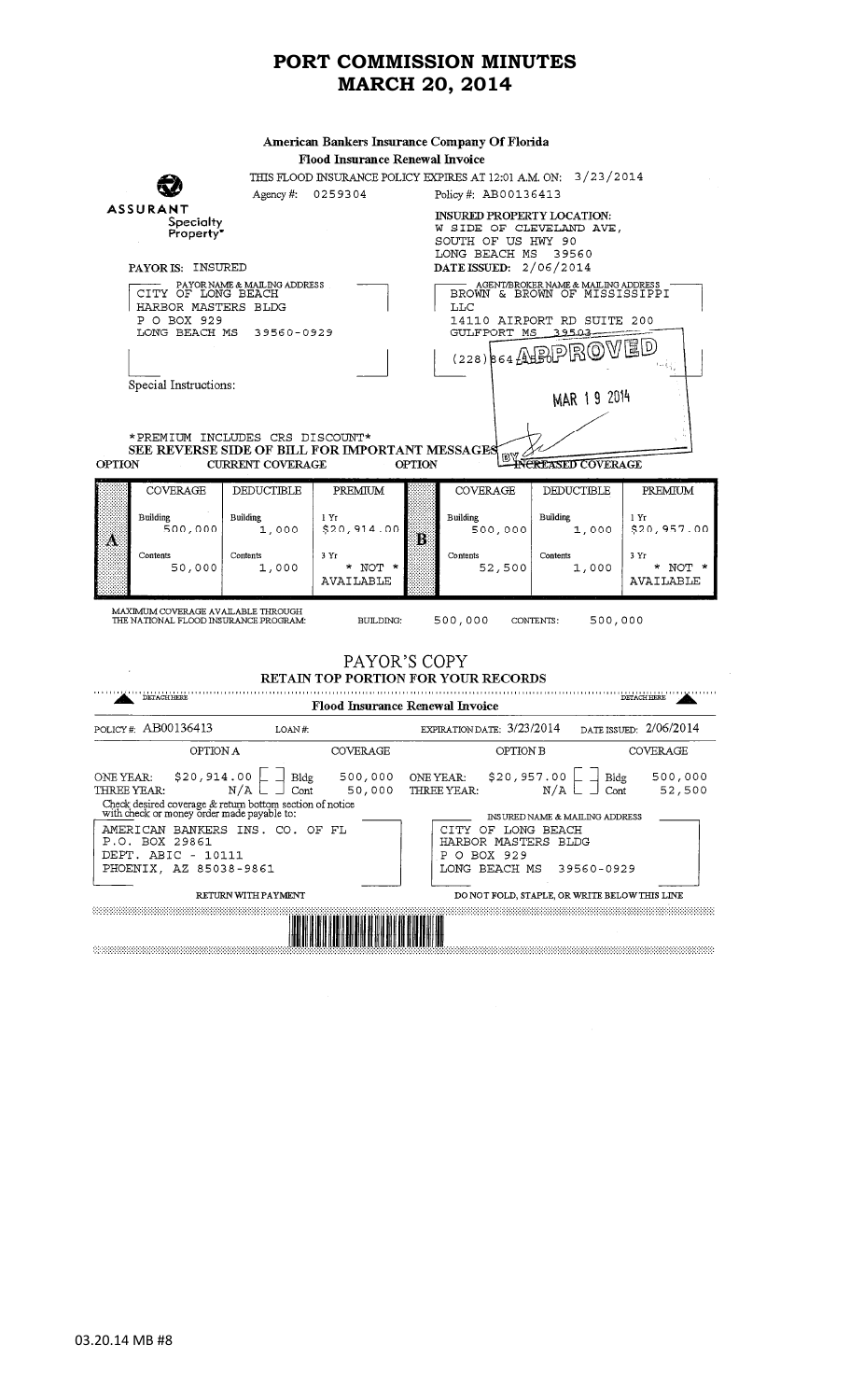

### Brown & Brown of Mississippi, LLC

14110 Airport Road Suite 200 Gulfport, MS 39503 T (228) 864-1550 F (228) 868-3457 www.bbmiss.com

American Bankers Insurance Company of Florida

#### Flood Insurance Policy General Change Request

Policy Number: AB00136413, City of Long Beach Harbor Masters Building

Quote Date: 3/19/2014

#### **Name & Address of Agent**

Brown & Brown of Mississippi, LLC 14110 Airport Road, Suite 200 Gulfport, MS 39503 (228) 679-5977, Attn: Crystal Gatlin City of Long Beach PO Box 929 Long Beach, MS 39560

Name & Address of Insured

| <b>Quote Option A</b>        | <b>Quote Option B</b>        | <b>Quote Option C</b>        |
|------------------------------|------------------------------|------------------------------|
| Increase Building & Contents | Increase Building & Contents | Increase Building & Contents |
| Deductible to \$10,000.      | Deductible to \$15,000.      | Deductible to \$20,000.      |
| Premium: \$17,055            | Premium: \$16,012            | Premium: \$14,970            |

Please make the following change to the above referenced policy:

 $**$  \*\* \*\* \*\*

Increase Building & Contents Deductible per Quote Option A Increase Building & Contents Deductible per Quote Option B Increase Building & Contents Deductible per Quote Option C

**Insured Signature** 

Date

Agent Signature

Date

 After considerable discussion, Commissioner Reed made motion seconded by Commissioner Purchner and unanimously carried to approve Option A as set forth above. It was noted for the record that the initial premium of \$20,914.00 was required to be paid to keep the policy in force. The approval of change in deductible will be forwarded to the City of Long Beach's insurance broker and the difference of premium will be refunded.

\*\*\*\*\*\*\*\*\*\*\*\*\*\*\*\*\*\*\*\*\*\*\*\*\*\*\*\*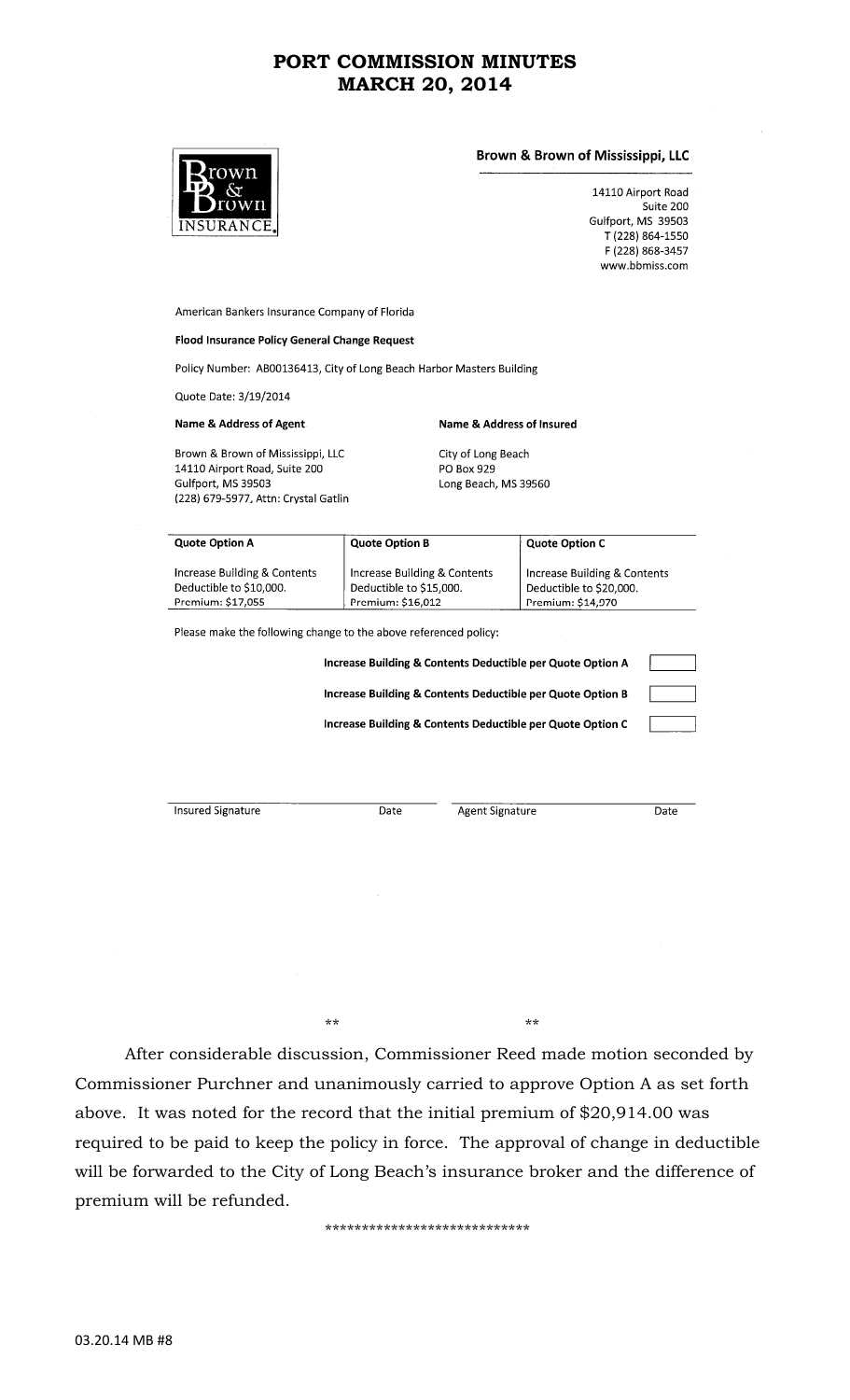There came on for consideration Election of Officers 2014/2015; whereupon Commissioner Ehlers made motion seconded by Commissioner Purchner and unanimously carried to elect:

| Commissioner Phil Kies            | President      |  |  |
|-----------------------------------|----------------|--|--|
| Commissioner Barbara Reed         | Vice President |  |  |
| <b>Commissioner Don Deschenes</b> | Secretary      |  |  |
|                                   |                |  |  |

 Commissioner Purchner made motion seconded by Commissioner Deschenes and unanimously carried to approve payment of invoices, as follows:

¾ Docket #HBR030414, as submitted

¾ Docket #HBR031814, as submitted

\*\*\*\*\*\*\*\*\*\*\*\*\*\*\*\*\*\*\*\*\*\*\*\*\*\*\*\*\*\*\*\*\*\*

 Commissioner Reed made motion seconded by Commissioner Purchner and unanimously carried acknowledging receipt of the February, 2014, Revenue/Expense Report.

### \*\*\*\*\*\*\*\*\*\*\*\*\*\*\*\*\*\*\*\*\*\*\*\*\*\*\*\*\*\*\*\*\*\*

 The Commission recognized Mr. Bill Angley for the Harbormaster's report, as follows: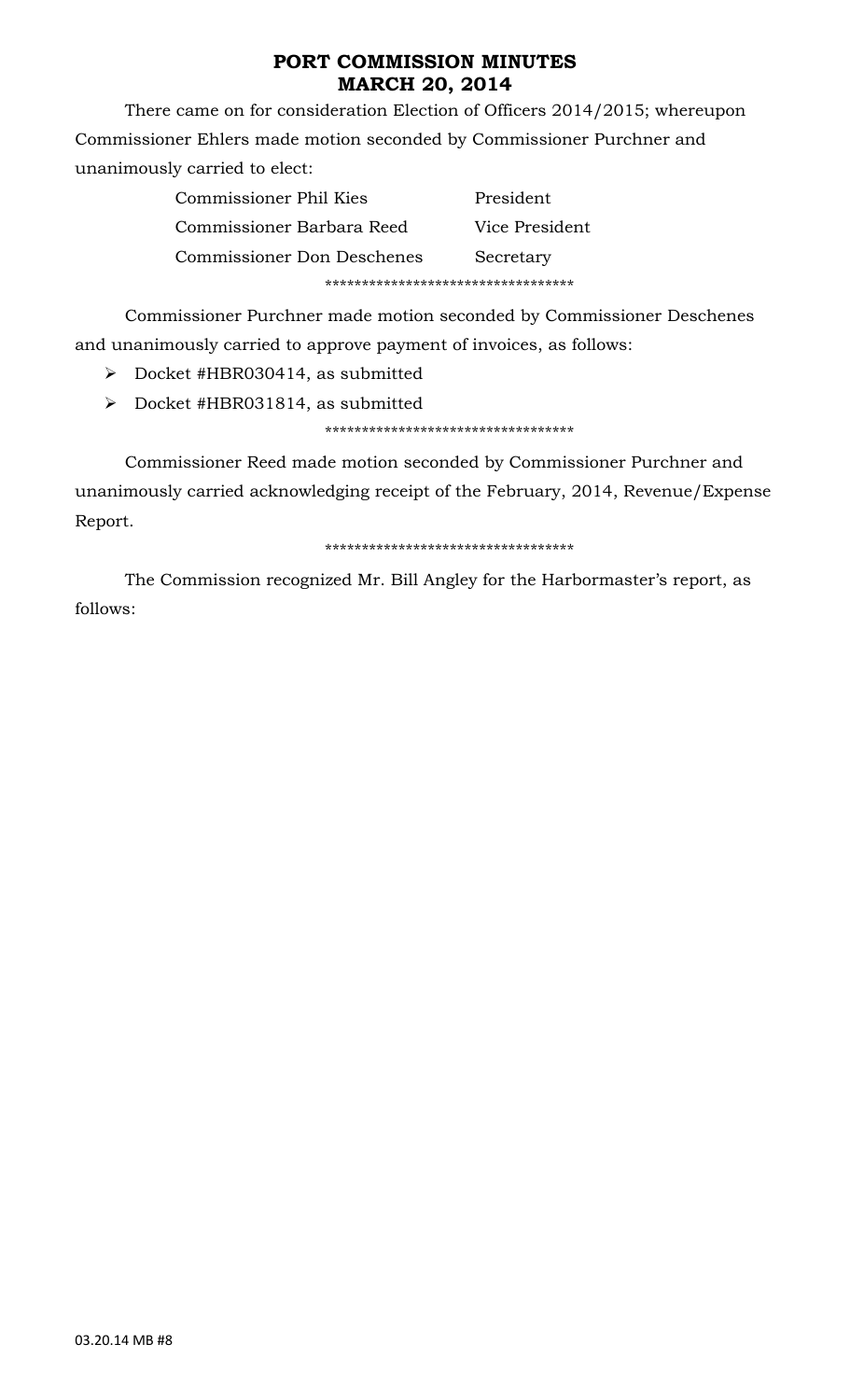### **Harbor Master Report**

### March 20, 2014

- Portable pump out grant is approved currently received two quotes correct awaiting third correct quote to submit.
- Job #1979 North Launch Ramp is on hold.
- Open northern launch ramp
- Currently requesting quotes for a maintenance and hurricane contract for electrical pedestals
- WIFI Repeater: Units are available for purchase inexpensively and would add a positive feature to harbor and may also be BIG qualified.
- Supplies are getting low I will be purchasing supplies and repair items. Ex(TP, Water Filter, Ice Bags, Soap)
- Receive last minute inquiry for live aboard this morning. Michael Campbell is requesting live aboard status. I have performed required background check and recommend the approval of live aboard status.
- Declare trash skimmer surplus property
- 80% certified CPR
- 100% boaters safety certified
- 100% SOP certified
- 2 Live Aboard (Welch, Kilner)
- November 116 of 213
- December 117 of 213
- Jan. 122 of 213
- Feb. 121 of 213
- Mar.123 of 213

 $**$  \*\* \*\* \*\*

 After considerable review of the aforesaid report, the following action was taken:

¾ Commissioner Reed made motion seconded by Commissioner Purchner and unanimously carried to declare the trash skimmer surplus property.

\*\*\*\*\*\*\*\*\*\*\*\*\*\*\*\*\*\*\*\*\*\*\*\*\*\*\*\*\*\*

There was no Port Attorney's report due to his absence.